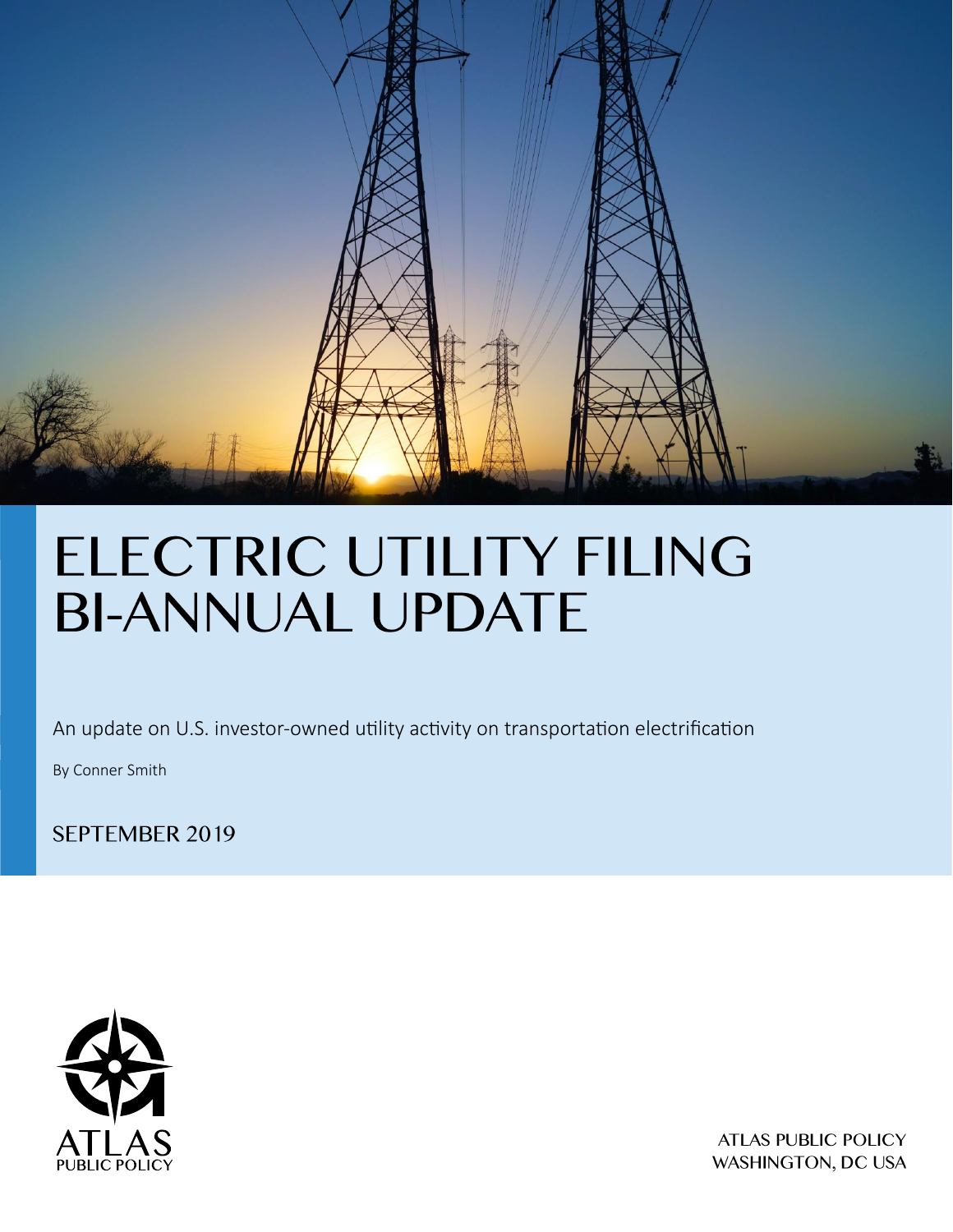# **EXECUTIVE SUMMARY**

This report provides updates on transportation electrification with a focus on electric vehicle (EV)-related filings by investor-owned electric utilities. The report is based on data from the Atlas EV Hub [\(www.atlasevhub.com\)](http://www.atlasevhub.com/) from January 1, 2019 through June 30, 2019.<sup>1</sup>

Since 2012, electric utilities have been approved to invest more than \$1.15 billion in transportation electrification across the United States. Pending filings as of June 30, 2019 could more than double the amount of investment in the sector. The vast majority of these funds would go towards the deployment of EV charging stations. Only \$20 million of the almost \$1.2 billion invested by electric utilities in transportation electrification is allocated for outreach and education efforts.

So far in 2019, commissions throughout the United States have approved more than \$116 million in electric utility investment in transportation electrification. Approved programs could add an additional 1,260 DC fast charging and 12,140 Level 2 charging stations. Seven programs that could bring in an additional \$118 million were either proposed or updated in 2019. Denied or withdrawn investments outweigh approved programs for the first half of 2019. Seven electric utilities were denied or withdrew investment worth more than \$186 million, with \$137 million of this accounted for by San Diego Gas and Electric (SDG&E)'s withdrawal of a residential charging program that would have supported more than 60,000 charging stations. Following the end of the second quarter in August, an SDG&E program focused on transportation electrification worth more than \$107 million was approved.

While a concentration of funds approved came from California utilities in 2018, approved investment has been more widely distributed in 2019. Only \$87 million in investment was approved outside of California in 2018, and there have not been any approved filings in California so far in 2019. The Central Atlantic and Midwest Regions accounted for 94 percent of the year's approved investment. Despite a wider geographic range for these investments, no filings were recorded in the Rocky Mountain or Northeast regions in the first half of 2019.

Utilities continue to receive approvals for programs targeting public charging network expansion. Only one program targeting public charging infrastructure has been denied so far in 2019 with a majority of the other rejections falling in the other categories. No programs seeking to invest in charging infrastructure for medium- and heavy-duty vehicles were approved in the first half of 2019, but the large program from SDG&E approved in mid-August will exclusively target electric trucks and buses. Looking ahead, electric utilities can increase the impact of their programs by pairing them with existing public funding activities. States like New Jersey that have invested significant VW Settlement funds in transportation electrification in 2019 also have significant pending utility programs that could significantly increase investment in the sector. New filings that align with public programs , such as the \$29 million filing in New York that supports the state's Reforming the Energy Vision plan, have the potential to expand the pool of resources for electrification programs.

Acknowledgement: This work was supported by the Natural Resources Defense Council.

<sup>&</sup>lt;sup>1</sup> All data from this report is from the Electric Utility Filings dashboard on the Atlas EV Hub [\(www.atlasevhub.com\)](http://www.atlasevhub.com/).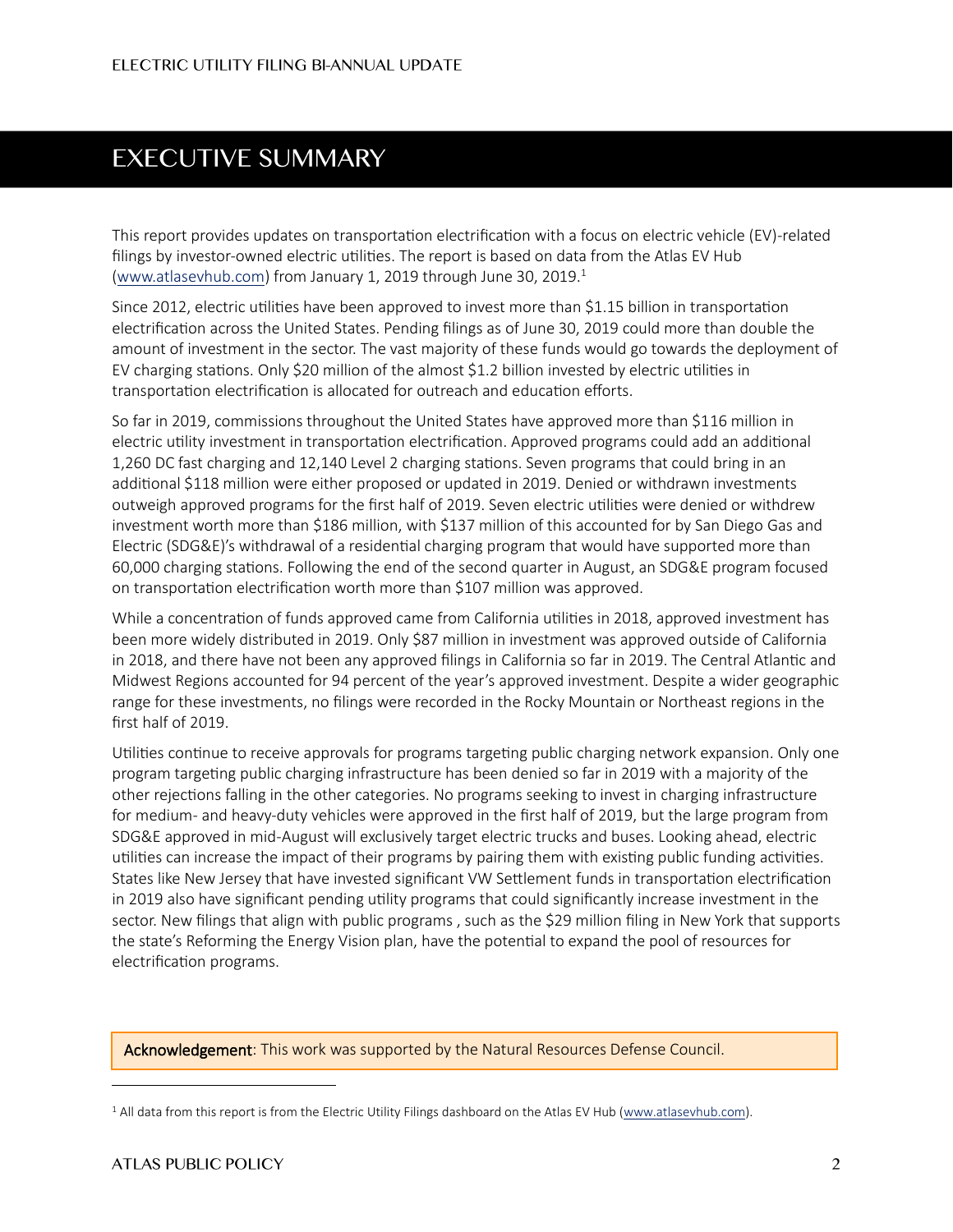# **TRANSPORTATION ELECTRIFICATION STATE OF PLAY**

Passenger EV sales continue to grow in the United States, although the pace of growth has slowed between 2018 and 2019. Market growth was greater than 100 percent for the second half of 2018 compared to 2017. Growth for the first half of 2019 was only 19 percent over the first half of 2018. First quarter growth was only 11 percent over the same time in 2018, while the second quarter picked up speed with 27 percent year-over-year growth. June was the strongest month of the year, with 51 percent more sales than June 2018. The Tesla Model 3 is mostly responsible for this growth, accounting for 45 percent of the entire EV market so far in 2019.

Charging station deployment is also increasing throughout the country. Since the beginning of 2018, charging ports have increased by more than 40 percent. This is a significant increase from the 26 percent year-over-year growth seen between 2017 and 2018. As of June 2019, there were 68,241 charging ports recorded throughout the country. 84 percent of these are Level 2 stations and 30 percent of all charging stations are located in California.

Public funding for medium- and heavy-duty vehicles continues to play a major role in the growth of this sector. Almost \$200 million in public funding for transportation electrification has been awarded so far in 2019. Transit buses funded through the VW settlement account for \$58 million of this investment. Medium- and heavy-duty vehicles excluding buses have received more than \$10 million in 2019. In 2018, electric transit buses received \$181 million of the total \$741 million in public funding awards invested in transportation electrification for the year.

# 2019 UTILITY FILINGS THROUGH JUNE 30

Utility filings for 2019 are more widely spread out across the United States compared to 2018, when they were concentrated in California. Utilities continue to prioritize programs seeking to expand public charging infrastructure. This section details utility filings by region as defined by the U.S. Energy Information Administration (EIA)[. Figure 1](#page-2-0) displays states divided by their respective EIA regions. Following sections will outline utility filing activity by region using these designations.

<span id="page-2-0"></span>

#### FIGURE 1: U.S. STATES BY EIA REGION

*This figure shows states categorized by U.S. EIA region.*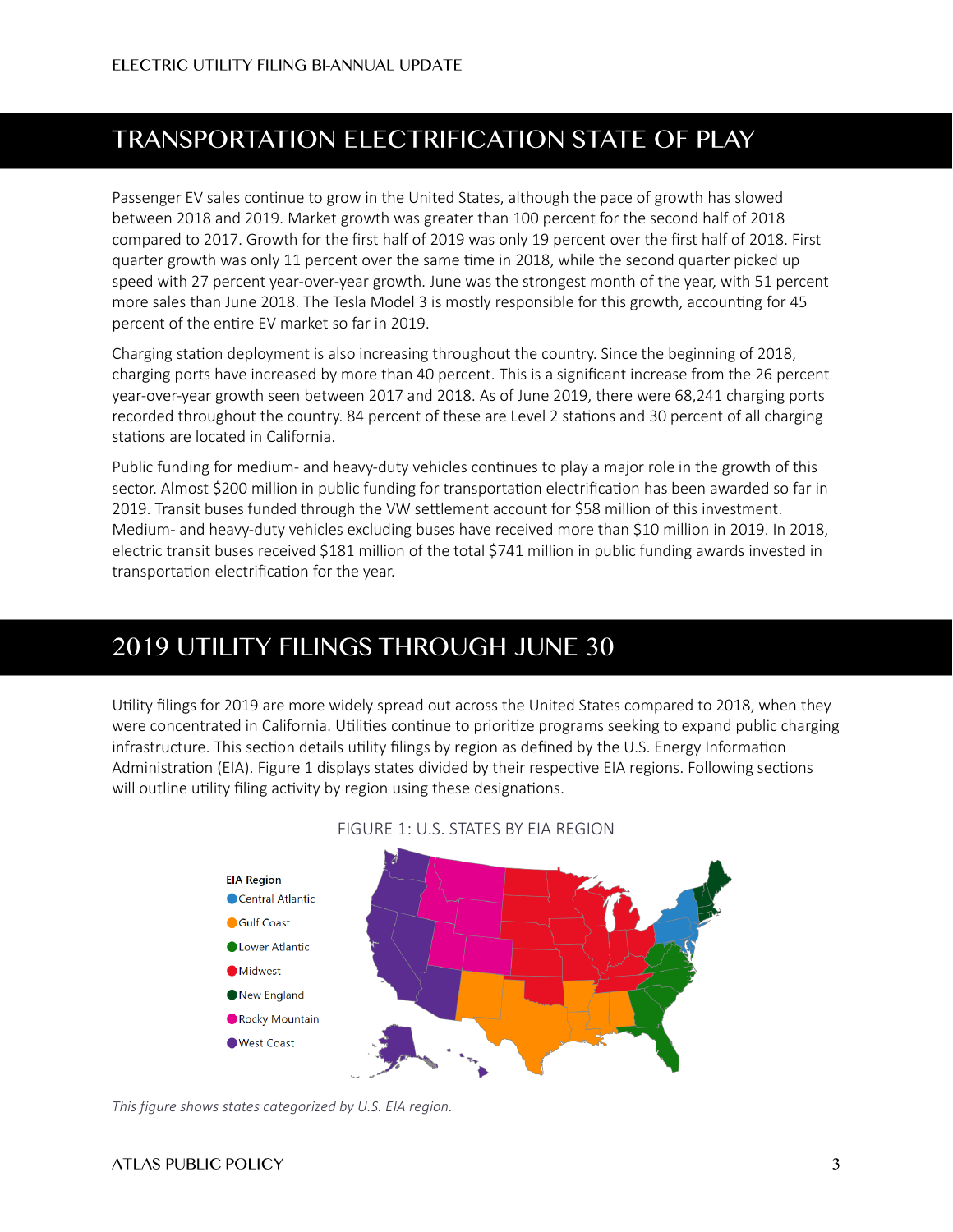# **CURRENT STATUS OF UTILITY FILINGS FROM 2012 TO PRESENT**

Since 2012, electric utilities have been approved to invest more than \$1.15 billion in transportation electrification across the United States. Pending filings as of June 30, 2019 could more than double the amount of investment in the sector. Approved investment will support more than 47,000 charging stations in 21 states throughout the country. An education gap remains with only \$20 million of the almost \$1.2 billion invested by electric utilities in transportation electrification allocated for specific outreach efforts. [Figure 2](#page-3-0) shows all the filings Atlas is tracking organized by filing status.

| Approved                  | Pending/Filed             | Denied/Withdrawn          |
|---------------------------|---------------------------|---------------------------|
| 21                        | 21                        | 15                        |
| <b>States</b>             | <b>States</b>             | <b>States</b>             |
| 62                        | 31                        | 25                        |
| Filings                   | Filings                   | Filings                   |
| 39                        | 25                        | 20                        |
| Utilities                 | Utilities                 | Utilities                 |
| \$1,175,823,741           | \$1,529,887,976           | \$255,570,125             |
| Investment                | Investment                | Investment                |
| 2,346                     | 912                       | 132                       |
| DC Fast Charging Stations | DC Fast Charging Stations | DC Fast Charging Stations |
| 45,112                    | 123,430                   | 65,643                    |
| Level 2 Charging Stations | Level 2 Charging Stations | Level 2 Charging Stations |

#### <span id="page-3-0"></span>FIGURE 2: ELECTRIC UTILITY FILINGS STATUS IN THE UNITED STATES AS OF JUNE 30, 2019

*This chart highlights approved, pending, and denied filings through the second quarter of 2019. Pending investment could more than double the amount of total investment if approved.* 

# FILING ACTIVITY IN FIRST HALF OF 2019

This section provides an overview of all filing activity so far in 2019. The *[Utility Transportation](#page-6-0)  [Electrification Programs by EIA Region](#page-6-0)* section will provide more detail on specific filing actions. So far in 2019, commissions have approved more than \$116 million in electric utility investment in transportation electrification. Approved programs could add an additional 1,260 DC fast charging and 12,140 Level 2 charging stations. Seven programs that could bring in an additional \$147 million were either proposed or updated in 2019[. Figure 3](#page-4-0) summarizes filing activity by status in 2019.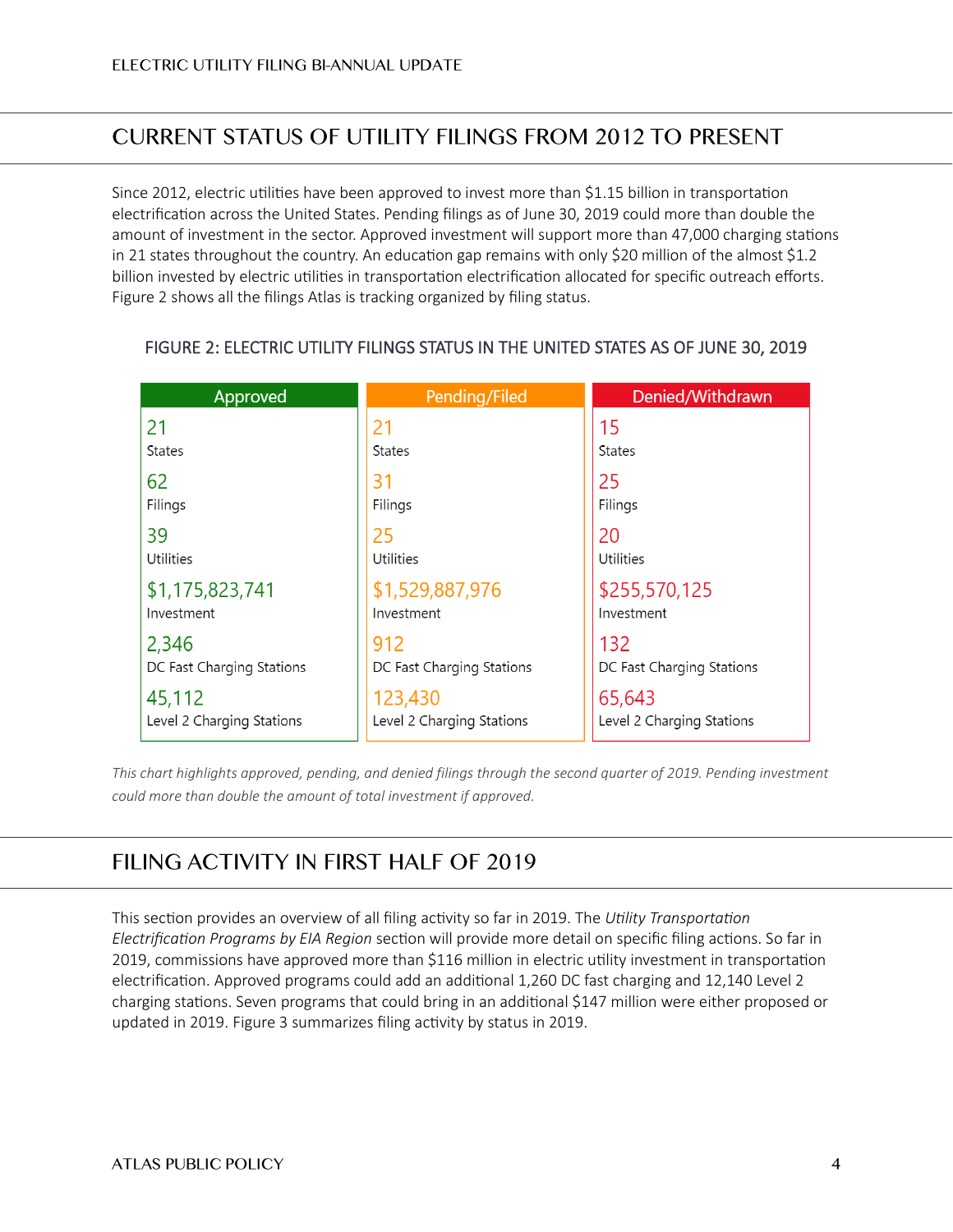<span id="page-4-0"></span>

| Approved                  | Pending/Filed             | Denied/Withdrawn          |
|---------------------------|---------------------------|---------------------------|
| 8                         |                           | 6                         |
| <b>States</b>             | <b>States</b>             | <b>States</b>             |
| 20                        |                           | q                         |
| Filings                   | Filings                   | Filings                   |
| 17                        | 8                         | 7                         |
| Utilities                 | Utilities                 | Utilities                 |
| \$116,689,767             | \$118,711,066             | \$186,517,656             |
| Investment                | Investment                | Investment                |
| 1,261                     | 256                       | 30                        |
| DC Fast Charging Stations | DC Fast Charging Stations | DC Fast Charging Stations |
| 12,140                    | 13,940                    | 63,076                    |
| Level 2 Charging Stations | Level 2 Charging Stations | Level 2 Charging Stations |

#### FIGURE 3: FILING CHANGES BETWEEN JANUARY 1 AND JUNE 30, 2019

● Approved ● Denied/Withdrawn ● Filed ● Other



*These charts present an overview of the utility filing activity so far in 2019. A majority of the filing activity was concentrated in the first quarter of 2019 with almost all of the approved investment falling in February.*

Overall, filings by 17 electric utilities in eight states were approved in the first two quarters of 2019. Eight utilities in seven states either filed new programs or received some sort of modification to previously proposed programs. Of note is the seven electric utilities that were denied or withdrew investment worth more than \$186 million. The majority of denied and withdrawn funding came from the withdrawal of San Diego Gas & Electric (SDG&E)'s previously approved \$137 million residential charging program in February 2019 (see *[West Coast](#page-6-1)* for more information) .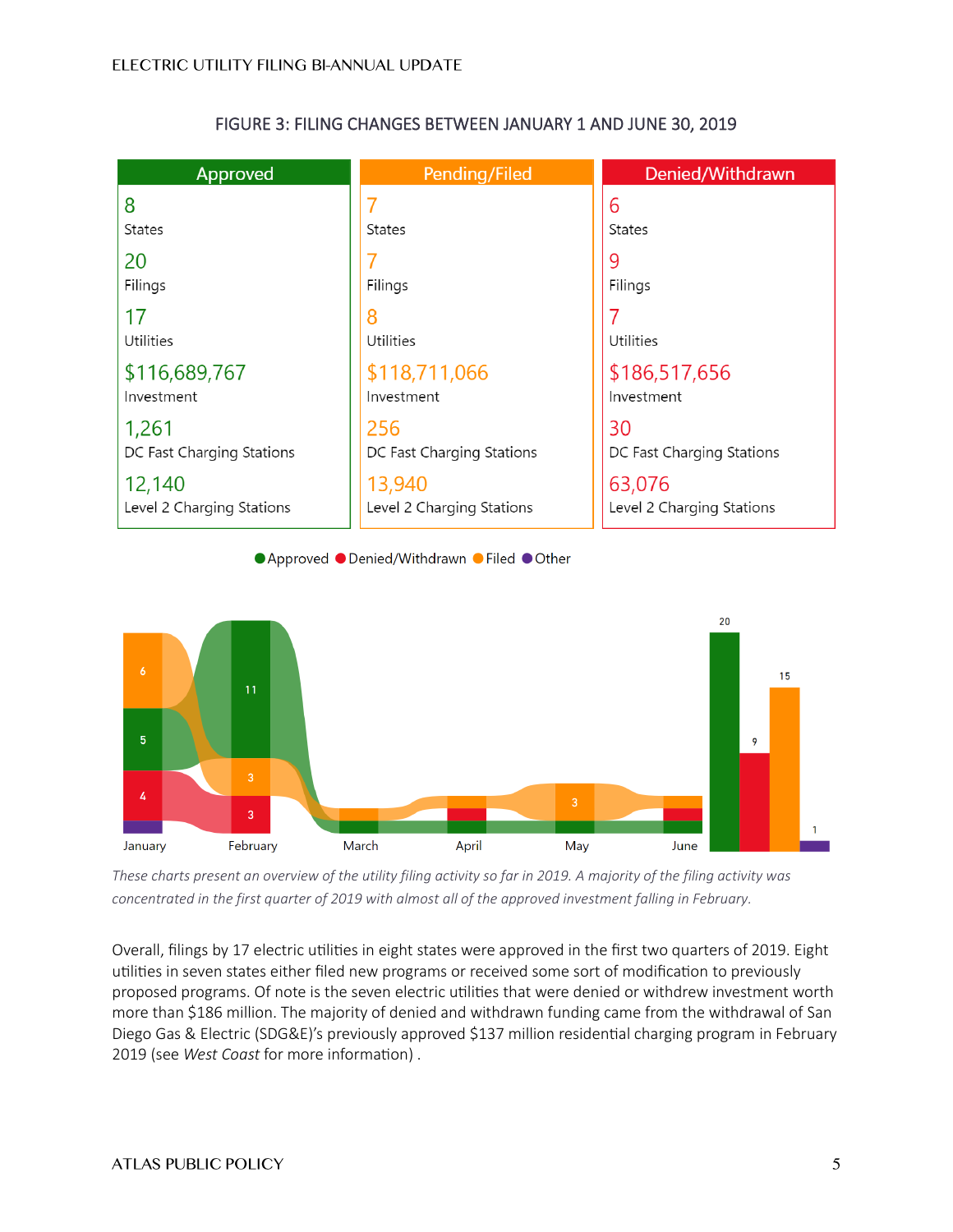The first quarter of 2019 between January and March was a more active time period for utility filings than the second quarter, accounting for more than \$98 million of the total \$116 million in approved investment for the year so far. The largest pending new filing for the year—a \$76 million pilot from Duke Energy in North Carolina—also occurred in the first quarter. [Figure 4](#page-5-0) shows how filings activity has been spread around the country in 2019.

<span id="page-5-0"></span>

#### FIGURE 4: 2019 FILING CHANGES BY LOCATION

*This map shows the status of different filing actions in 2019 by state. Filing activity for the year is heavily concentrated in the Central Atlantic region.* 

Utility investment so far in 2019 falls far short of activity in the first half of 2018. The total approved investment from January through June in 2018 was valued at more than \$700 million for programs proposed by 11 electric utilities in six states. Approvals in California, however, are responsible for \$673 million of this total. Pending filings were valued at \$789 million and denied or withdrawn filings at only \$30 million. Total approved investment for all of 2018 was worth almost \$770 million.

While a concentration of funds approved came from California utilities in 2018, 2019 has so far been a strong year for electric utility investment in transportation electrification outside the golden state. Only \$87 million in investment was approved outside of California in 2018, and there have not been any approved filings in California so far in 2019.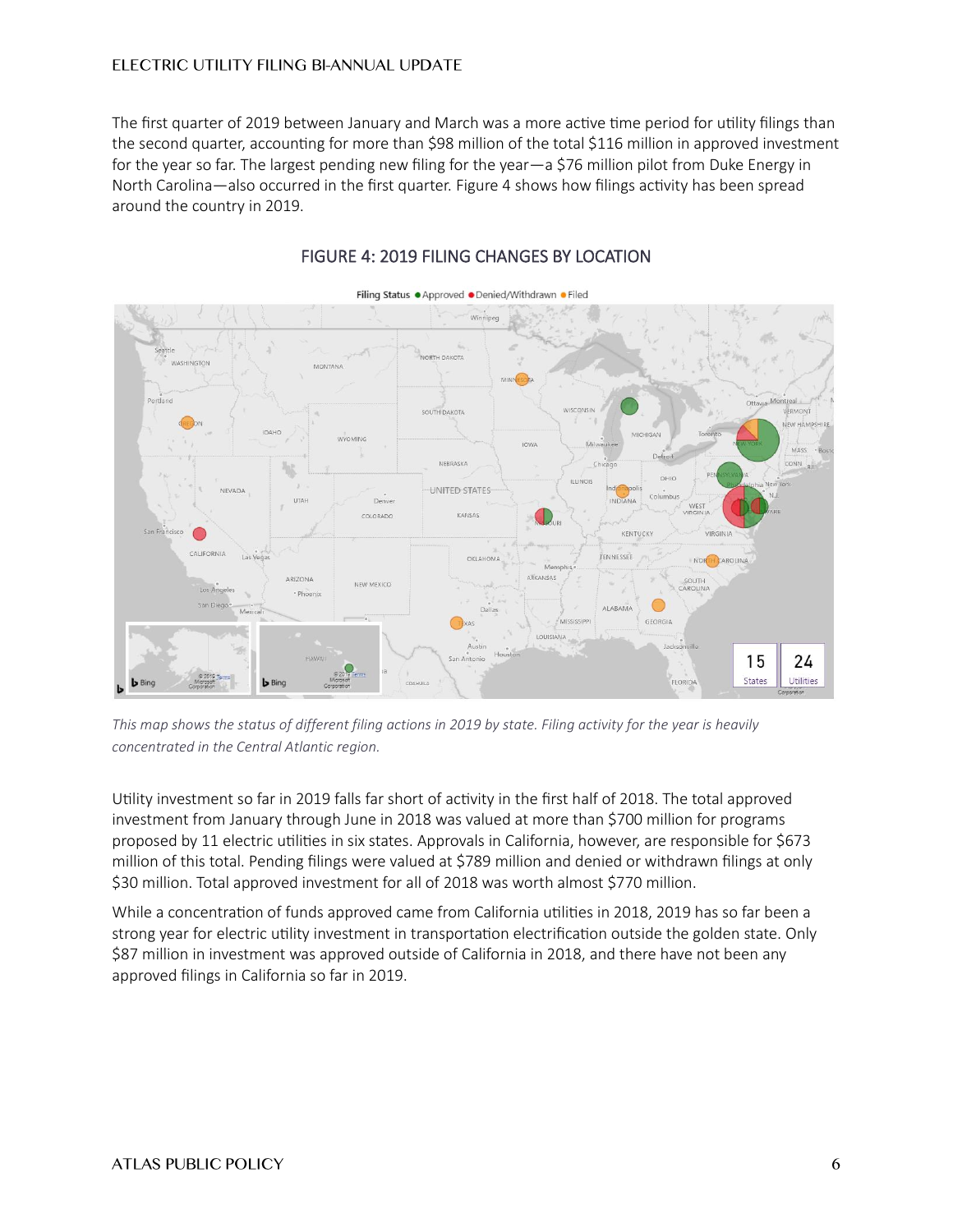# <span id="page-6-0"></span>UTILITY TRANSPORTATION ELECTRIFICATION PROGRAMS BY EIA REGION

<span id="page-6-2"></span>The epicenter of utility investment in transportation electrification has shifted from the West Coast to the Central Atlantic in 2019. [Figure 5](#page-6-2) shows the states that have filing action in 2019.



FIGURE 5: 2019 UTILITY FILING ACTIONS BY EIA REGION

*This map displays 2019 filing actions by EIA region across the country. There was no filing activity in the Rocky Mountain or Northeast Regions so far in 2019.* 

#### <span id="page-6-1"></span>**WEST COAST**

Filing activity on the west coast has been relatively quiet in 2019 compared to last year. One program was approved, one was withdrawn, and one was filed in the West in 2019 so far[. Table 1](#page-7-0) shows the breakdown of these programs.

SDG&E announced in February 2019 that it would no longer pursue a previously approved, \$137 million residential charging program. The company cited uncertainty and risk around compensation pursuing the program based on the commission's removal of the ownership characteristic that would have allowed the utility to generate revenue. The program would have helped to deploy up to 60,000 charging stations at single family and multi-unit dwellings. In August 2019, SDG&E was approved to invest more than \$107 million in medium- and heavy-duty electrification programs, which will replace a significant amount of the utility's withdrawn investment for earlier this year.

The Hawaii Public Utilities Commission approved Hawaiian Electric's EV rate offering time-of-use charging rates for electric transit buses in March 2019. The five-year pilot program will include up to 20 electric bus operators and seeks to support the state's increasing public funding for electric transit buses.

Portland General Electric also filed a \$5.4 million public charging program in February 2019. The utility proposed to support the deployment of over 3,600 Level 2 residential charging stations and 600 Level 2 or DC fast charging stations at workplaces, public locations, for fleets, multi-family dwellings, or mass transit applications (DCFC only allowed for these). They also proposed to install, own, and operate a majority of the charging stations.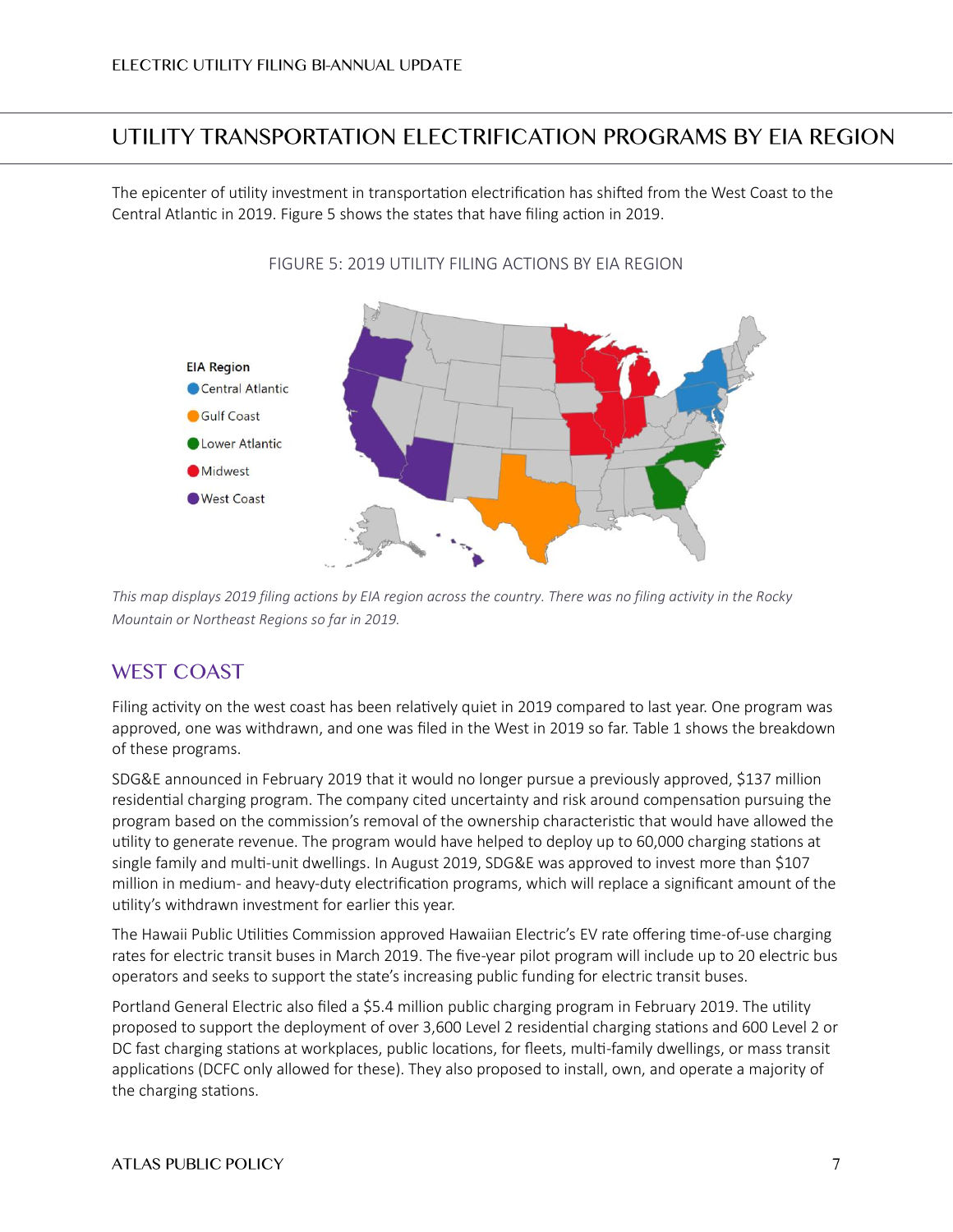<span id="page-7-0"></span>

| <b>Utility</b>                  | <b>State</b> | Filing Identifier | Date      | <b>Status</b>    | Potential<br><b>Investment</b> |
|---------------------------------|--------------|-------------------|-----------|------------------|--------------------------------|
| Hawaiian<br>Electric<br>Company | H1           | 36220             | 3/20/2019 | Approved         | \$0                            |
| Portland<br>General<br>Electric | <b>OR</b>    | UM-1811           | 2/15/2019 | Filed            | \$5,400,000                    |
| San Diego Gas<br>& Electric     | CA           | A1701020          | 2/7/2019  | Denied/Withdrawn | \$136,905,000                  |

#### TABLE 1: WEST COAST FILINGS BY STATUS IN 2019

*This table shows all filing activity in the West Coast region so far in 2019. The withdrawal of SDG&E's \$137 million program was the most significant activity in the region.*

Despite a slower start to 2019 than last year and the large withdrawal from SDG&E, the West Coast continues to lead investment in transportation electrification accounting for almost 80 percent of all utility investment in the sector. Equity and medium- and heavy-duty electrification continue to be focus areas of utility programs on the West Coast. Approved investments in the region could account for more than 90 percent of U.S. electric utility investment with a transportation equity and medium- and heavy-duty focus.

## **CENTRAL ATLANTIC**

The Central Atlantic region saw the most utility filing activity in 2019 so far. Central Atlantic utilities received approval for 16 programs with one new filing and seven withdrawals or rejections this year. [Table](#page-7-1)  [2](#page-7-1) shows the breakdown of these filing changes.

<span id="page-7-1"></span>

| <b>Utility</b>                                     | <b>State</b> | <b>Filing Identifier</b> | Date      | <b>Status</b>    | Potential<br>Investment |
|----------------------------------------------------|--------------|--------------------------|-----------|------------------|-------------------------|
| <b>Baltimore Gas</b><br>and Electric<br>Company    | MD           | 9478                     | 1/14/2019 | Approved         | \$25,677,101            |
| <b>Baltimore Gas</b><br>and Electric<br>Company    | <b>MD</b>    | 9478                     | 1/14/2019 | Denied/Withdrawn | \$7,261,788             |
| Central<br>Hudson Gas &<br>Electric<br>Corporation | <b>NY</b>    | 18-E-0138                | 2/7/2019  | Approved         | \$4,400,000             |
| Consolidated<br>Edison<br>Company                  | <b>NY</b>    | 18-E-0138                | 2/7/2019  | Approved         | \$6,400,000             |

#### TABLE 2: CENTRAL ATLANTIC FILINGS BY STATUS IN 2019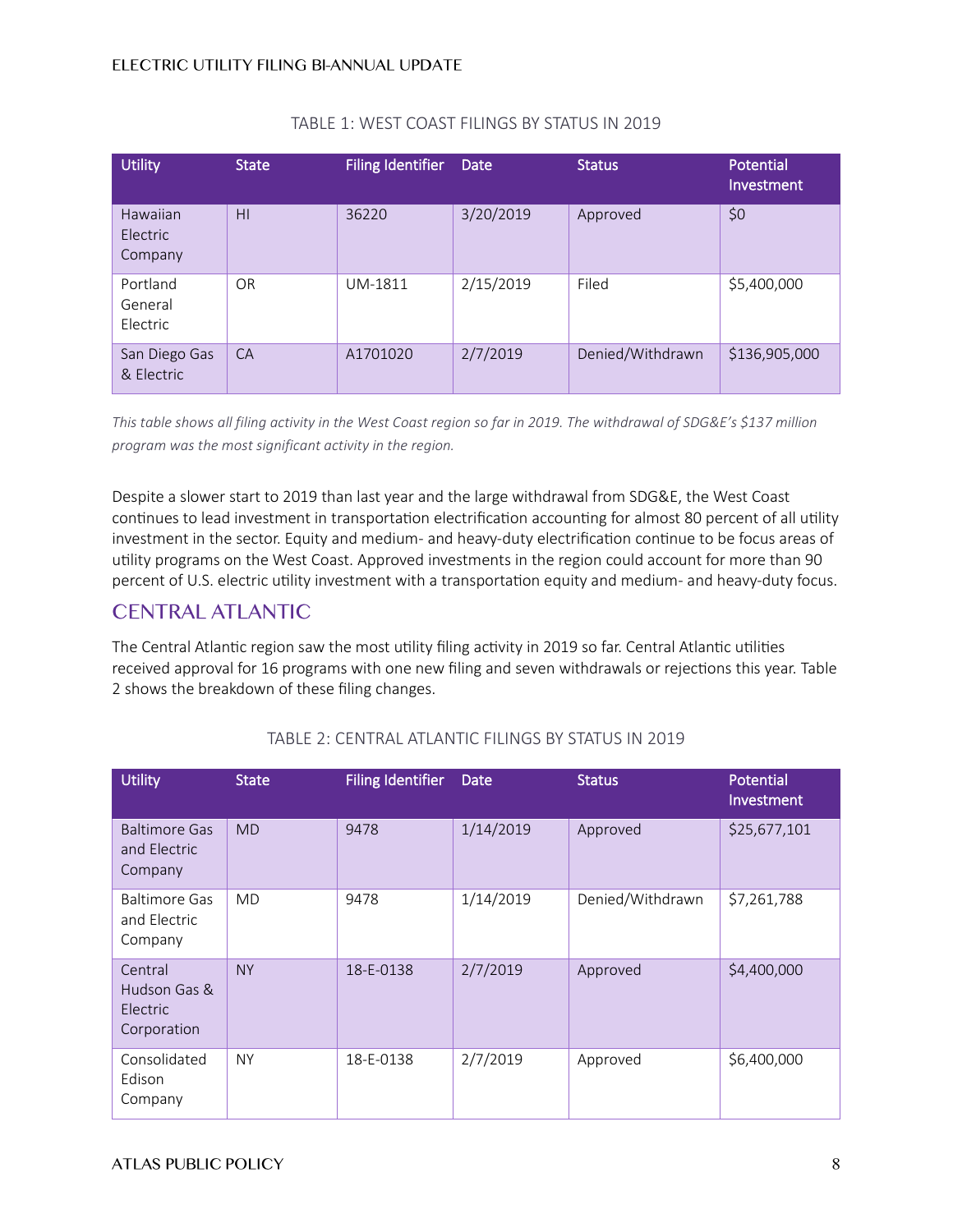| <b>Utility</b>                                            | <b>State</b> | <b>Filing Identifier</b> | Date      | <b>Status</b>    | Potential<br>Investment |
|-----------------------------------------------------------|--------------|--------------------------|-----------|------------------|-------------------------|
| Consolidated<br>Edison<br>Company                         | <b>NY</b>    | 19-E-0065                | 1/31/2019 | Filed            | \$0                     |
| Consolidated<br>Edison<br>Company                         | <b>NY</b>    | 19-E-0065                | 2/6/2019  | Denied/Withdrawn | \$0                     |
| Delmarva<br>Power                                         | <b>DE</b>    | 17-1094                  | 6/4/2019  | Approved         | \$583,500               |
| Delmarva<br>Power                                         | DE           | 17-1094                  | 6/4/2019  | Denied/Withdrawn | \$1,222,050             |
| Delmarva<br>Power                                         | <b>MD</b>    | 9478                     | 1/14/2019 | Approved         | \$5,339,065             |
| Delmarva<br>Power                                         | <b>MD</b>    | 9478                     | 1/14/2019 | Denied/Withdrawn | \$4,807,333             |
| Met-Ed                                                    | PA           | R-2019-<br>3007069       | 1/11/2019 | Filed            | \$0                     |
| Met-Ed                                                    | PA           | R-2019-<br>3007069       | 2/28/2019 | Approved         | \$0                     |
| <b>National Grid</b>                                      | <b>NY</b>    | 18-E-0138                | 2/7/2019  | Approved         | \$9,000,000             |
| New York<br><b>State Electric</b><br>& Gas<br>Corporation | <b>NY</b>    | 18-E-0138                | 2/7/2019  | Approved         | \$5,120,000             |
| New York<br><b>State Electric</b><br>& Gas<br>Corporation | <b>NY</b>    | 19-E-0378                | 5/20/2019 | Filed            | \$29,000,000            |
| Orange and<br>Rockland<br>Utilities                       | <b>NY</b>    | 18-E-0138                | 2/7/2019  | Approved         | \$1,664,000             |
| Penelec                                                   | PA           | R-2019-<br>3007070       | 1/11/2019 | Filed            | \$0                     |
| Penelec                                                   | PA           | R-2019-<br>3007070       | 2/28/2019 | Approved         | \$0                     |
| Penn Power                                                | PA           | R-2019-<br>3007071       | 1/11/2019 | Filed            | \$0                     |
| Penn Power                                                | PA           | R-2019-<br>3007071       | 2/28/2019 | Approved         | \$0                     |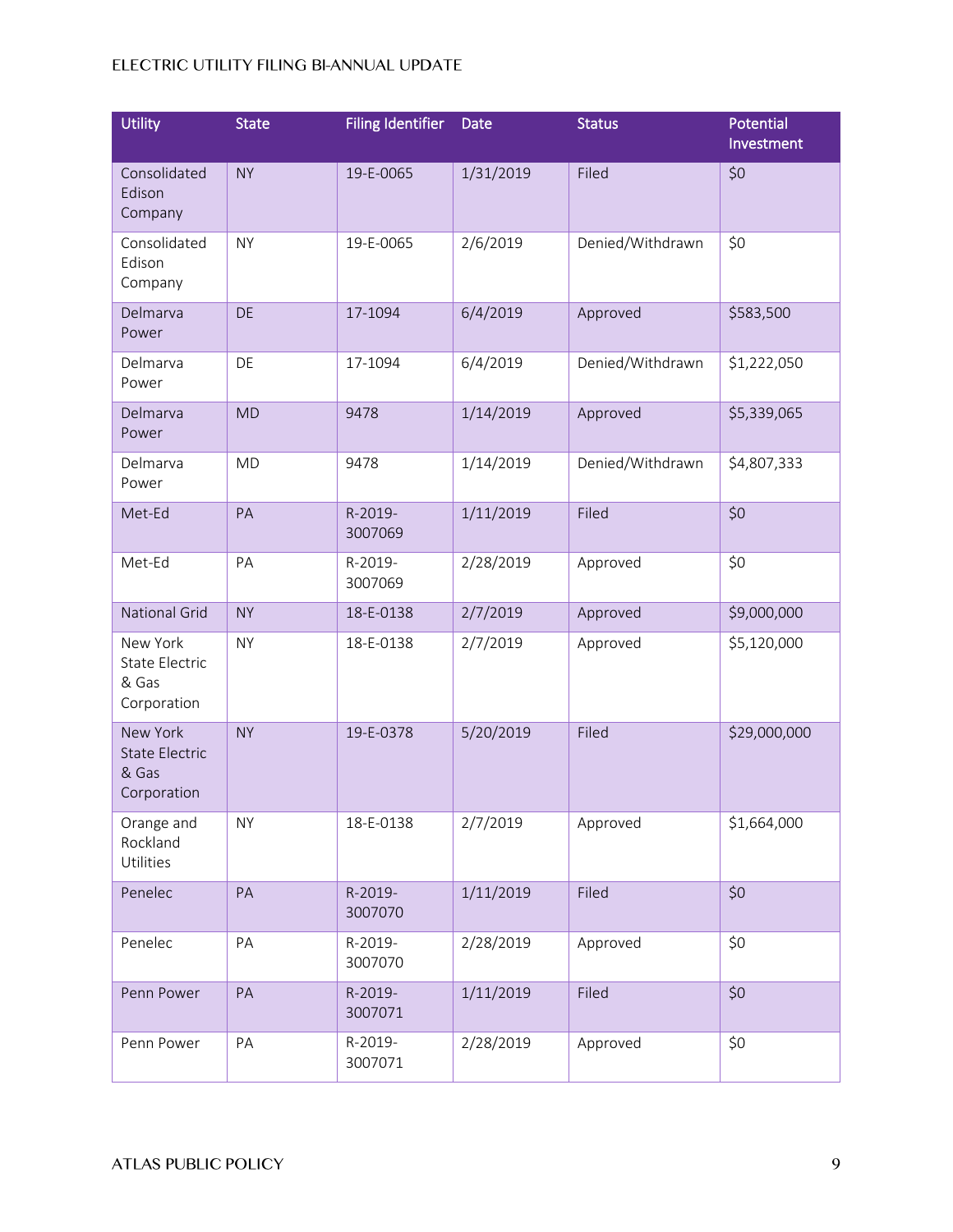| <b>Utility</b>                               | <b>State</b> | <b>Filing Identifier</b> | Date      | <b>Status</b>    | Potential<br>Investment |
|----------------------------------------------|--------------|--------------------------|-----------|------------------|-------------------------|
| Penn Power                                   | PA           | R-2019-<br>3007072       | 1/11/2019 | Filed            | \$0                     |
| Penn Power                                   | PA           | R-2019-<br>3007072       | 2/28/2019 | Approved         | \$0                     |
| Potomac<br>Edison                            | <b>MD</b>    | 9478                     | 1/14/2019 | Approved         | \$6,890,574             |
| Potomac<br>Edison                            | <b>MD</b>    | 9478                     | 1/14/2019 | Denied/Withdrawn | \$4,558,335             |
| Potomac<br><b>Electric Power</b><br>Company  | <b>DC</b>    | FC1130                   | 4/12/2019 | Approved         | \$4,822,500             |
| Potomac<br>Electric Power<br>Company         | <b>DC</b>    | FC1130                   | 4/12/2019 | Denied/Withdrawn | \$5,605,150             |
| Potomac<br><b>Electric Power</b><br>Company  | <b>MD</b>    | 9478                     | 1/14/2019 | Approved         | \$14,246,027            |
| Potomac<br><b>Electric Power</b><br>Company  | <b>MD</b>    | 9478                     | 1/14/2019 | Denied/Withdrawn | \$12,558,000            |
| Rochester Gas<br>and Electric<br>Corporation | <b>NY</b>    | 18-E-0138                | 2/7/2019  | Approved         | \$5,032,000             |
| Rochester Gas<br>and Electric<br>Corporation | <b>NY</b>    | 19-E-0378                | 5/20/2019 | Filed            | \$29,000,000            |

*This table shows all filing activity in the Central Atlantic region so far in 2019. Maryland leads the way in terms of approved investment with more than \$50 million in new investment.* 

The Maryland Public Utilities Commission approved most elements of a transportation electrification program submitted by four investor-owned electric companies in January 2019. \$52 million spread among Baltimore Gas and Electric, Delmarva Power, Potomac Edison, and Potomac Electric Power Company (Pepco) was approved. This investment supports EV charging for residences, workplaces, and the public along with special rates and education efforts. The program will support more than 5,000 Level 2 charging stations and 85 DC fast charging stations throughout the state. An innovation fund and programs supporting some non-residential EV charging programs worth approximately \$29 million were denied because program did not meet the equity and public interest criteria required by the commission for approval.

The D.C. Public Services Commission partially approved Pepco's plan to invest over \$15 million in a wide variety of programs. The PSC approved Pepco's rate promotion for residential time-of-use charging, and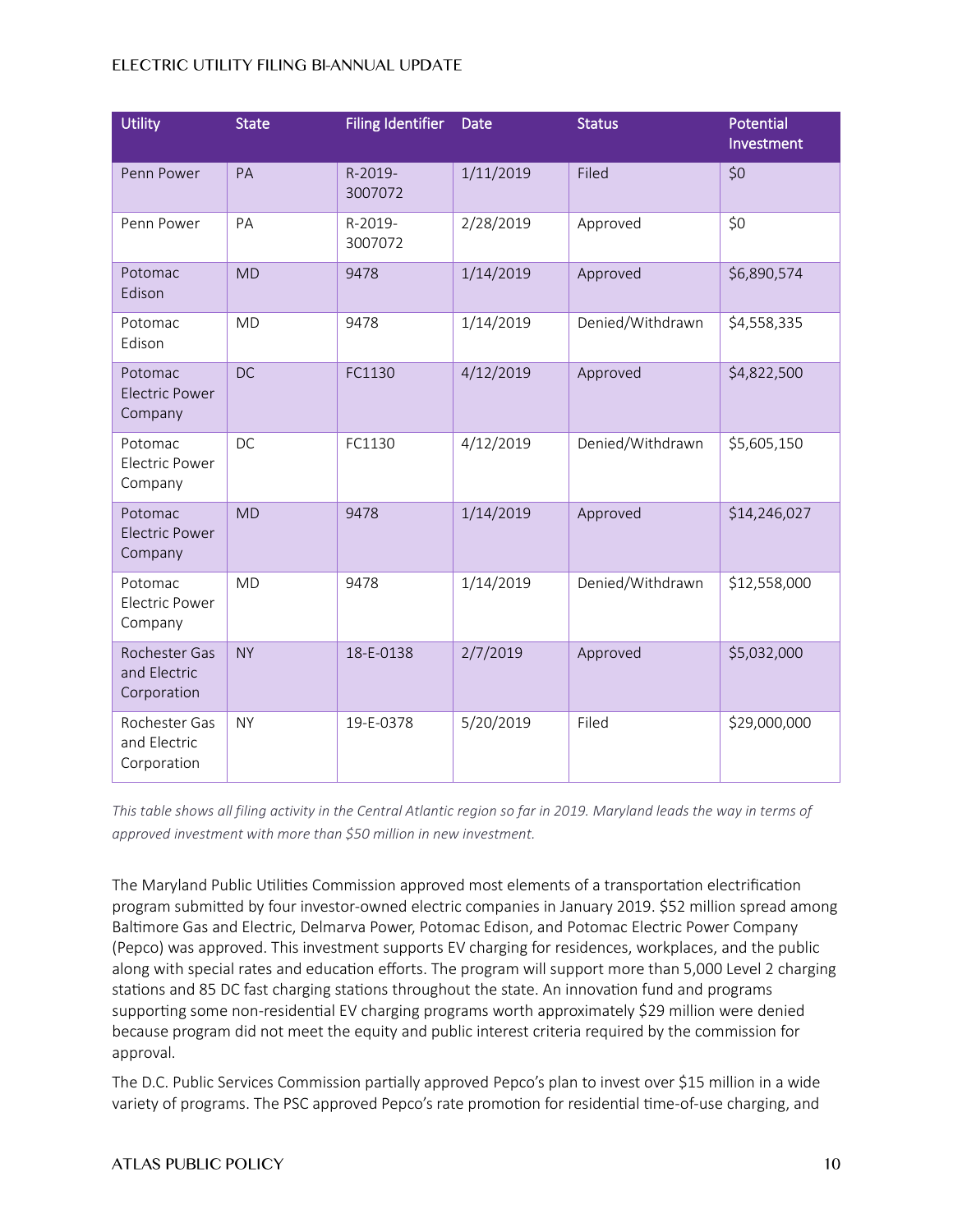approved with modification plans to invest \$4.8 million in electric transit bus charging, public DC fast charging and Level 2 charging, and rideshare and taxi charging stations. It was determined that the utility could not own or operate these charging stations, and was instead directed to invest in make-ready system upgrades to support the competitive market. A decision was postponed on Pepco's education program and residential charging station rebates valued at over \$3.4 million. Investments worth almost \$4.2 million covering workplace charging rebates, residential smart charging rebates, fleet charging stations, and pilot demonstration programs were rejected to ensure opportunity for private investment in the charging market.

As a part of the statewide Reforming the Energy Vision initiative, New York State Electric & Gas Corporation and Rochester Gas and Electric Corporation filed a joint program to support the deployment of 2,310 Level 2 chargers, 122 DCFCs, and 28 transit bus chargers through make-ready infrastructure and own and operate 14 DCFCs in locations that may not be attractive for third-party investment. This program includes a smart charging program which will influence the time when customers charge their vehicles to ensure load optimization and improve demand response capacities. This will be supplemented by a customer engagement component. The program is worth \$29 million in total and expands investment in program areas covered in earlier filings seeking to expand the public fast charging network.

The Central Atlantic region is the second highest in terms of total electric utility investment with almost \$103 million in approved programs. Maryland accounts for more than 50 percent of the region's investment while New York is responsible for 40 percent of the remainder.

## **MIDWEST**

The Midwest has also experienced significant utility activity in 2019 with three approved filings two new filings, and one denial. [Table 3](#page-10-0) shows the breakdown of these filing changes.

The most significant activity in the region occurred in Michigan. On May 2, 2019, the Michigan Public Service Commission approved with modification DTE Electric Company's Charging Forward EV pilot program. The program is worth more than \$13.1 million and includes make-ready investments for charging infrastructure and early development of an electric school bus program. It also includes makeready investment for other fleet vehicles, DC fast charging (DCFC) programs, residential Level 2 rebates and rate promotions, and workplace charging. Education and outreach will be included in this investment. Approved investments will cover up to 2,800 Level 2 and 32 DCFC stations. In January 2019, Consumers Energy in Michigan was improved to invest \$10 million in more than 3,200 Level 2 charging and 24 DC fast charging stations throughout the state. Both programs include education and outreach components worth a combined \$2.6 million designed to recruit charging site hosts and increase customer participation through rate promotion efforts.

<span id="page-10-0"></span>

| <b>Utility</b>     | <b>State</b> | <b>Filing Identifier</b> | Date     | <b>Status</b>    | Potential<br>l Investment <b>'</b> |
|--------------------|--------------|--------------------------|----------|------------------|------------------------------------|
| Ameren<br>Missouri | <b>MO</b>    | ET-2018-0132             | 2/6/2019 | Approved         | \$4,400,000                        |
| Ameren<br>Missouri | MO.          | ET-2018-0132             | 2/6/2019 | Denied/Withdrawn | \$13,600,000                       |

#### TABLE 3: MIDWEST FILINGS BY STATUS IN 2019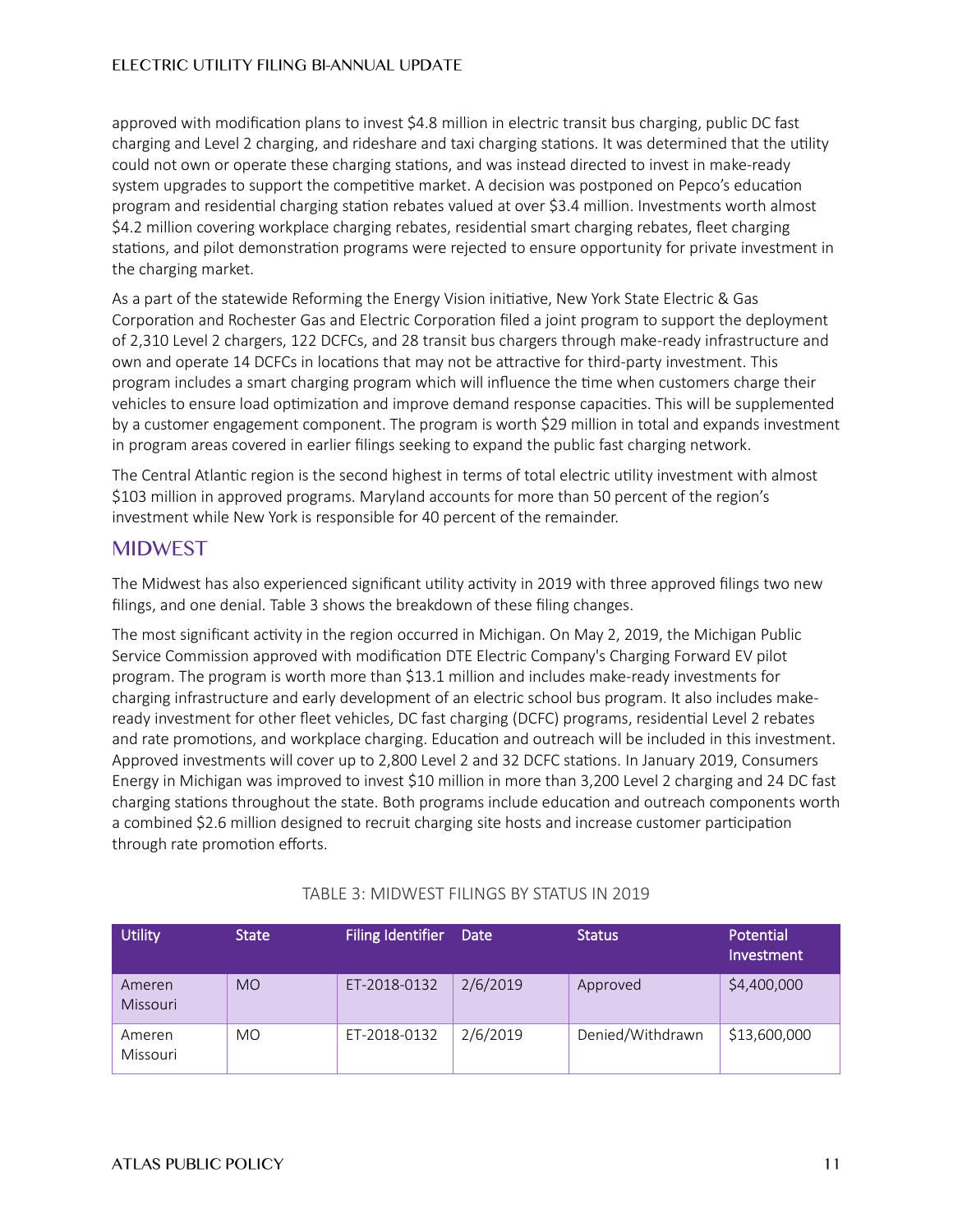| <b>Consumers</b><br>Energy   | M <sub>l</sub> | U-20134 | 1/9/2019  | Approved | \$10,000,000 |
|------------------------------|----------------|---------|-----------|----------|--------------|
| DTE Energy<br>Company        | MI             | U-20162 | 5/2/2019  | Approved | \$13,115,000 |
| Indiana<br>Michigan<br>Power | IN             | 45235   | 5/14/2019 | Filed    | \$2,100,000  |
| Xcel Energy                  | <b>MN</b>      | 19-186  | 2/22/2019 | Filed    | \$201,566    |

*This table shows all filing activity in the Midwest region so far in 2019. Michigan leads the way in terms of approved investment with more than \$23 million in new investment.* 

Ameren Missouri was also approved to invest \$4.4 million in 22 Level 2 and 22 DC Fast Charging stations throughout the state. \$13.6 million in potential investment from this same program was denied. Programs for workplace charging, fleet charging, multi-unit dwelling charging, and other public, non-corridor charging were rejected for high administrative costs and a lack of clear cost-benefit analysis.

The Midwest follows behind the Central Atlantic region with almost \$80 million in total utility investment in transportation electrification. Despite this close gap between the two regions, the Midwest lags far behind in terms of DC fast charging station investment with only 500 stations supported compared to 1,200 in the Central Atlantic. The situation is reversed with Level 2 stations with the Midwest investing in more than 8,500 stations compared to the Central Atlantic's 5,800.

# **LOWER ATLANTIC**

With the exception of one large filing, there has been little activity in the Lower Atlantic region so far in 2019. Only one other program was filed and none were approved or rejected. [Table 4](#page-12-0) shows the breakdown of these filing changes.

Almost all of the proposed investment in the region for 2019 comes from a Duke Energy Carolinas \$76 million Electric Transportation Pilot program filed in March. The multi-faceted plan seeks to add over 2,300 public and private charging stations and subsidies for 85 electric school buses. This filing follows the Power Forward program that was denied in 2018 on the basis that Duke Energy failed to show that the program costs qualify for deferred accounting cost recovery. The Commission also suggested that existing programs should be utilized to investigate grid modernization, which is a focus of the new filing. The program will be split between the subsidiaries Duke Energy Carolinas and Duke Energy Progress. The goal of the program is to assess best practices of vehicle-to-grid integration and the potential cost savings for the utility under increased EV and infrastructure adoption throughout North Carolina. The pilot will include rebates for charging stations: residential Level 2, public and private fleet, electric school bus, and transit bus; the utility proposes to own the stations for the school and transit buses. The utility will install and own Level 2 charging stations servicing multi-family dwellings and public areas. The utility will also install and own public DC fast charging stations. The pilot will include education and outreach elements to raise awareness of the benefits of transportation electrification.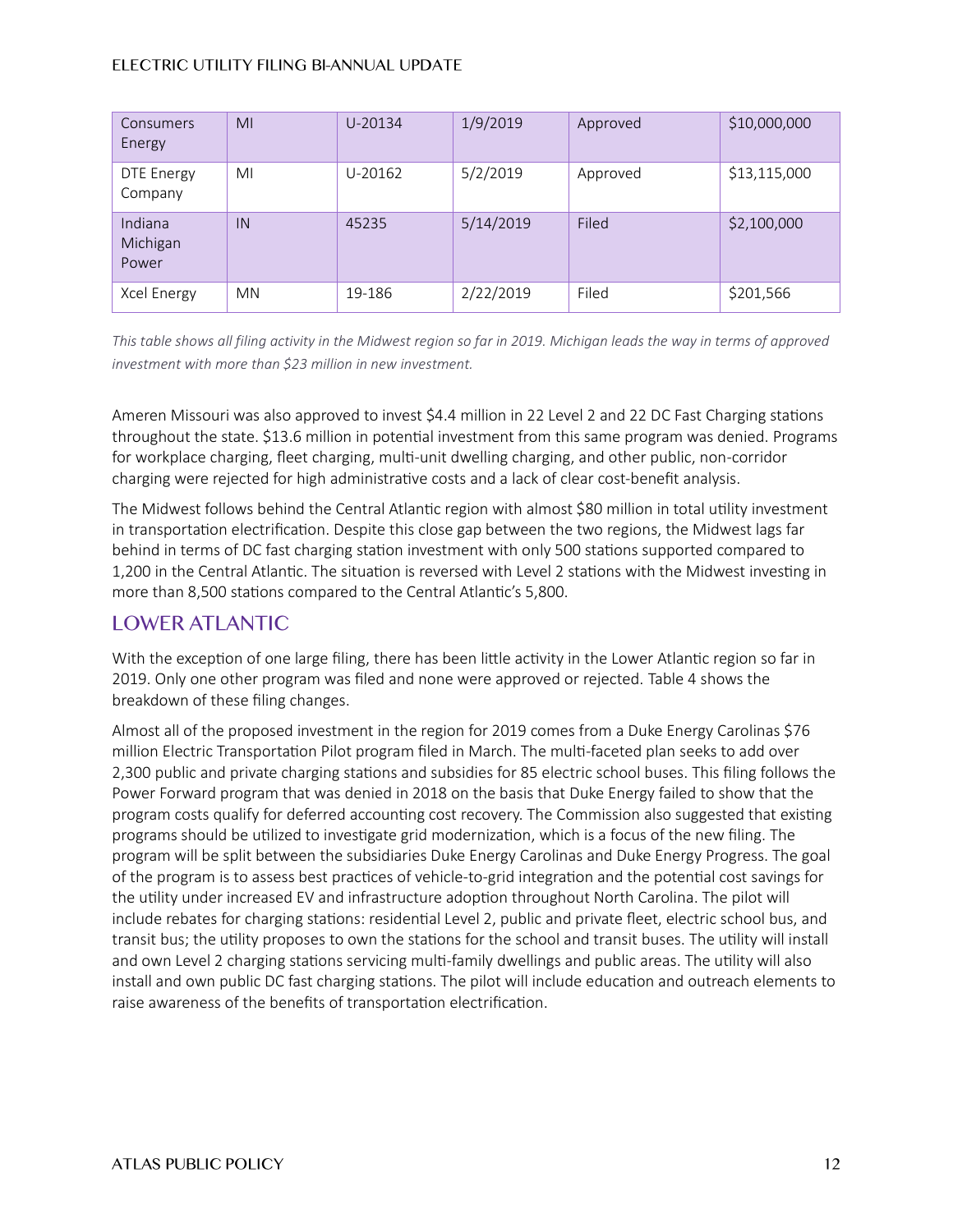<span id="page-12-0"></span>

| <b>Utility</b>           | <b>State</b> | Filing Identifier Date |           | <b>Status</b> | Potential<br>Investment |
|--------------------------|--------------|------------------------|-----------|---------------|-------------------------|
| Duke Energy              | NC           | E-2, Sub 1197          | 3/29/2019 | Filed         | \$76,009,500            |
| Georgia Power<br>Company | GА           | 42516                  | 6/28/2019 | Filed         | \$6,000,000             |

#### TABLE 4: LOWER ATLANTIC FILINGS BY STATUS IN 2019

*This table shows all filing activity in the Lower Atlantic region so far in 2019. The proposal of Duke Energy's \$76 million pilot program was the most significant activity in the region.*

The EV Hub has only recorded \$8 million of approved investment in the Lower Atlantic region so far and this comes from Florida. \$25 million in potential investment has been denied and almost \$100 million in pending investment could rapidly accelerate utility engagement in the region.

## **GULF COAST**

There was only one filing action recorded in the Gulf Coast region so far in 2019. CenterPoint Energy's subsidiary Houston Electric is requesting a tariff restructuring and increased allowance to help cover costs associate with grid improvements necessary to accommodate increasing EV demand in the Houston area. This will help the company prepare for and facilitate increased expansion of the charging network in the area. This is the first filing the EV Hub has recorded for this region.

#### TABLE 5: GULF COAST FILINGS BY STATUS IN 2019

| <b>Utility</b>        | <b>State</b> | Filing Identifier Date |          | <b>Status</b> | Potential<br>Investment |
|-----------------------|--------------|------------------------|----------|---------------|-------------------------|
| CenterPoint<br>Energy | <b>TX</b>    | 49421                  | 4/5/2019 | Filed         | \$0                     |

*This table shows all filing activity in the Gulf Coast region so far in 2019. The EV Rate filed by CenterPoint Energy is the only activity in the region.*

## **NEW ENGLAND**

The EV hub did not record any changes or updates to filings in the New England region for 2019. New England accounts for \$66 million of the total utility investment. \$177 million in potential investment is still pending approval.

## **ROCKY MOUNTAIN**

The EV hub has not recorded any programs from investor-owned utilities in the Rocky Mountain region so far. Some of the filings in the queue may add recent programs in Colorado.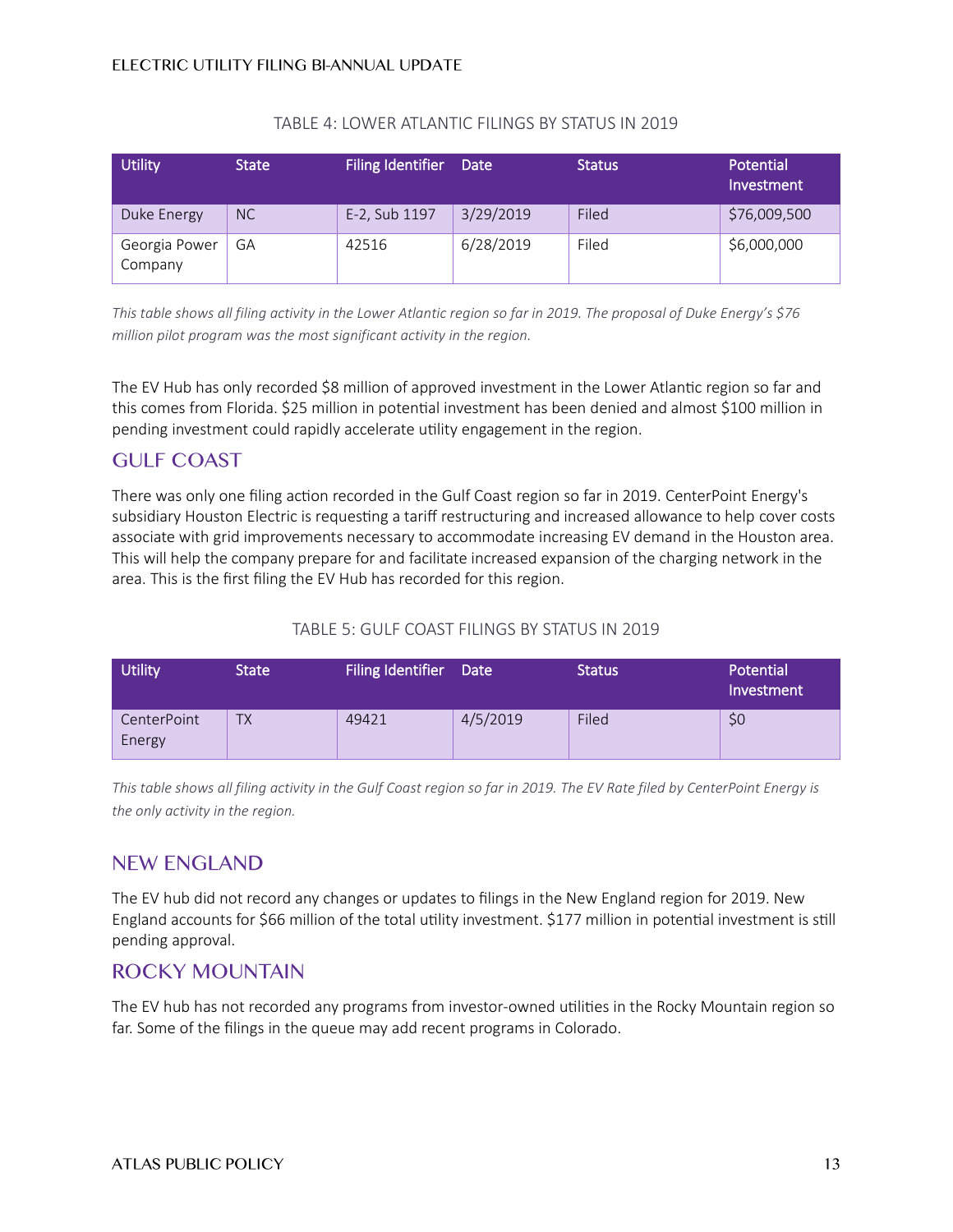# **KEY TAKEAWAYS FROM FILINGS IN 2019**

<span id="page-13-0"></span>Overall, states with the highest utility investment in 2019 have also implemented supportive policies and allocated public funding to help accelerate transportation electrification. Maryland utilities lead the way in terms of approved investment in 2019, accounting roughly half of the approved utility investment in 2019. [Figure 6](#page-13-0) shows filing types by their status for this year.



#### FIGURE 6: 2019 FILING ELEMENT TYPE BY STATUS

*This chart shows the ratio of approvals, filings, and denials by filing element type. No denials for make-ready*  investments were recorded while significant denials for EVSE: Incentive programs were recorded so far this year.

Two rejections of utility proposals to own and operate charging infrastructure and six rejections for incentive programs indicate challenges for utilities pursuing these investment approaches in 2019. Conversely, no programs focused on make-ready investment have been denied in 2019. Commission restrictions on utility ownership of charging stations in the case of SDG&E in California was referenced as core reasons behind the utility's withdrawal of one of their programs. In Washington DC, the commission rejected the portions of Pepco's proposal indicating utility ownership of charging stations outright. The commission argued that utility ownership would discourage private sector investment in the sector. While this information offers some insight into what is working and what is not, [Figure 7](#page-14-0) contextualizes this with use target data.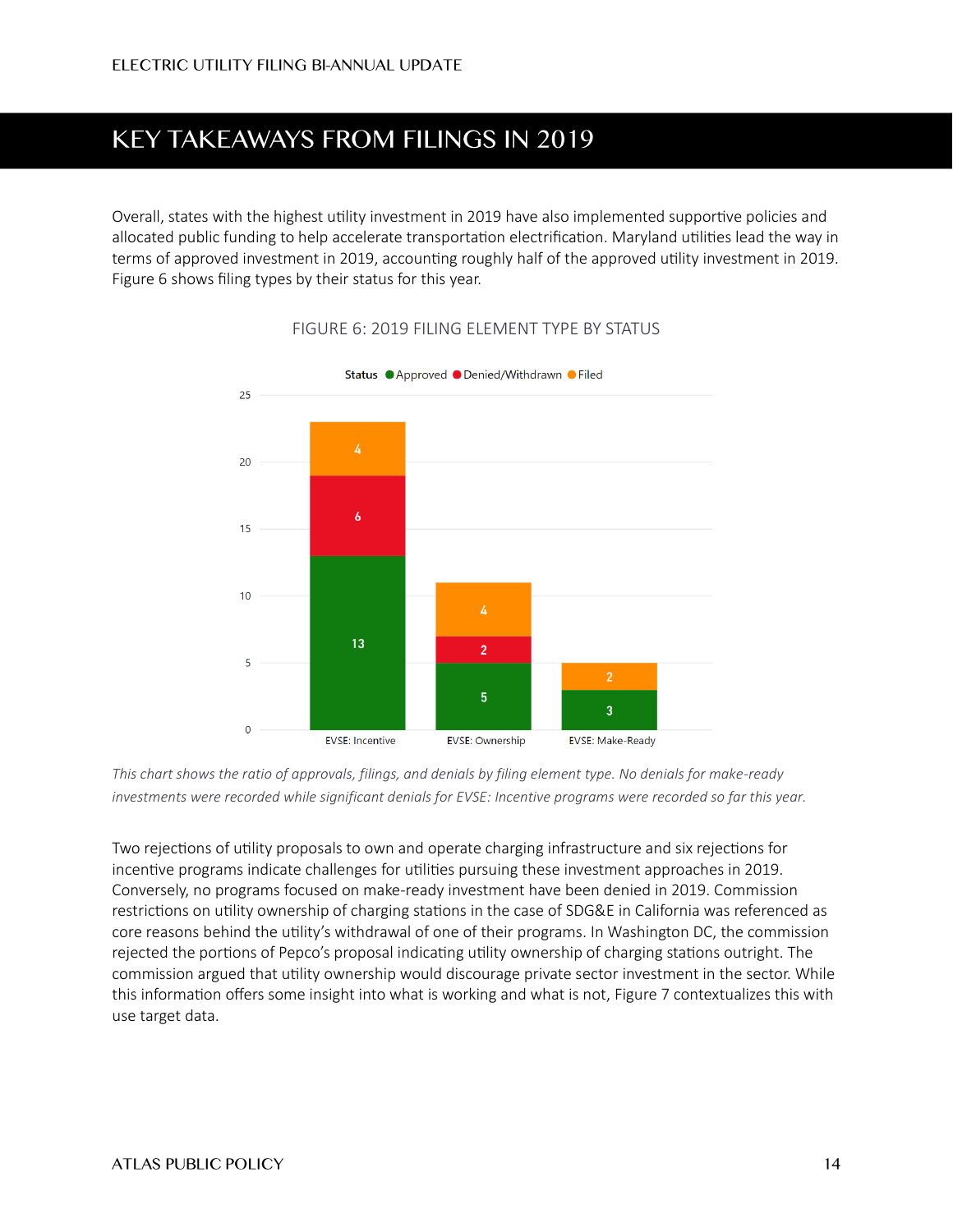<span id="page-14-0"></span>

#### FIGURE 7: 2019 FILING USE TARGETS BY STATUS

Status ● Approved ● Denied/Withdrawn ● Filed

*This chart shows the use targets for different filings separated by use target. Programs targeting public charging have been the least likely to be rejected in 2019 while there have been no MD/HD programs approved so far this year.* 

It is significant to note that only one program targeting public charging infrastructure has been denied so far in 2019. This offers evidence that commissions value the unique role that utilities play in closing the public charging infrastructure gaps. A majority of the other rejections have fallen in the other categories, with no medium- and heavy-duty program approvals so far in 2019 with the exception of EV rates which are not recorded in this chart.

None of the states that have invested VW Settlement funds for transportation electrification in 2019 have been approved for utility investment this year. Despite this, there is an opportunity for states to step up their activity. States like New Jersey, which is situated in the Central Atlantic region with leaders like New York and Maryland, have made significant investments of VW Settlement funds in transportation in 2019. New Jersey has contributed \$27 million of the \$78 million total VW Settlement funds invested in transportation electrification in 2019. Despite significant electrification commitments, the utilities in the state have not been approved for any programs yet. Two programs filed in 2018 from Atlantic City Electric and Public Service Gas and Electric worth \$379 million could bring 480 DC fast and almost 40,000 Level 2 charging stations to the state.

As state-level EV sales data becomes available over the next several months, connections between utility investment and EV market indicators will become clear. Utilities continue to pursue EV rates and stakeholder engagement efforts in Arizona, California, and Wisconsin are directing utilities across the respective states to develop new EV rates to encourage adoption and push these new loads to off-peak hours. If paired with an increased focus on education and outreach efforts, utilities are poised to facilitate EV market growth through the remainder of 2019.